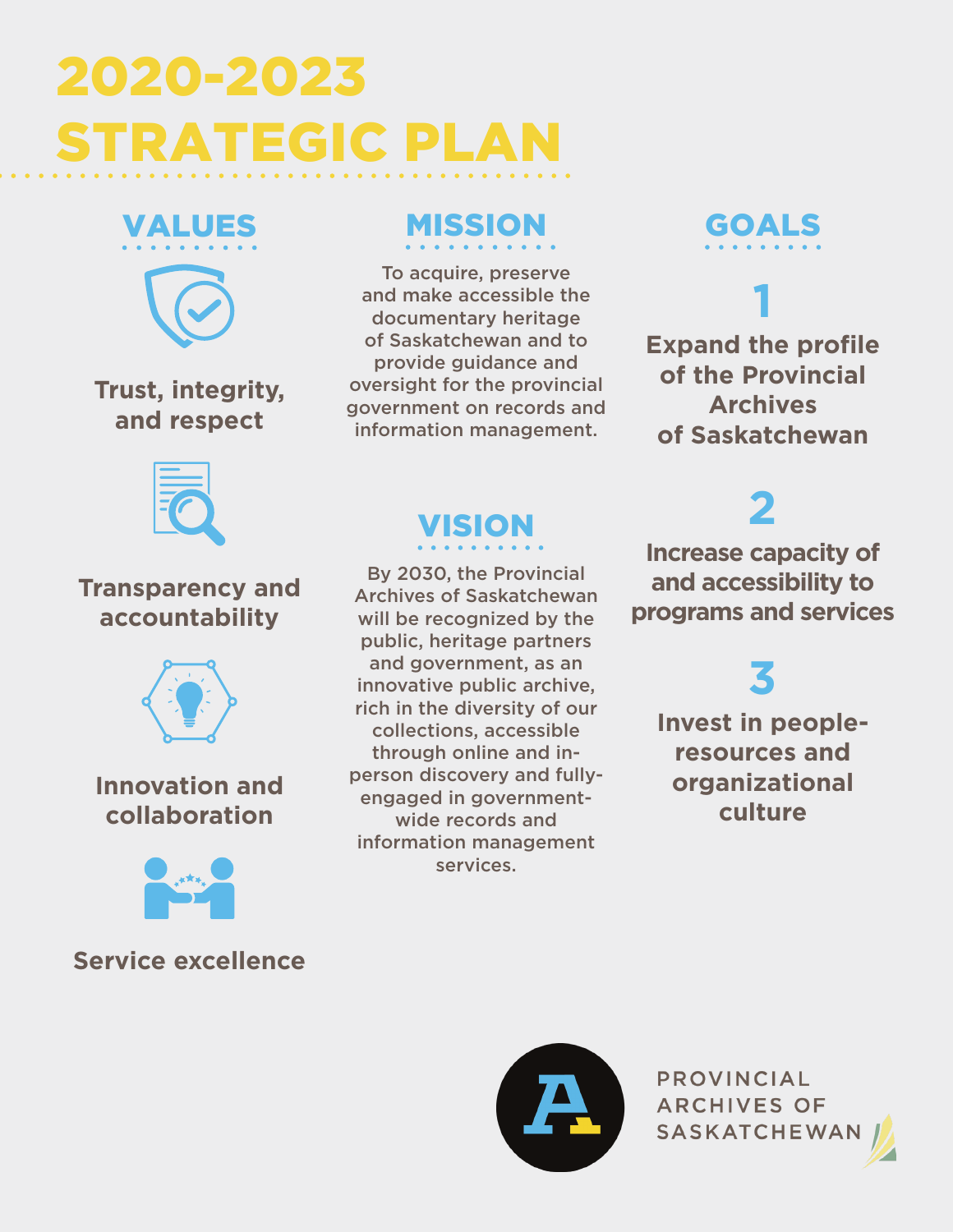### 2023 SUCCESS **INDICATORS**

10% increase in YouTube content

Increased # of hits / likes / visits on social media

> 1 new social media platform

Increased # of outreach activities

> 2 new Indigenous **initiatives**

75% of staff have Indigenous-specific training

Initial archival catalogue revisions complete

4 additional IM Archivist positions

Increased # of schedules under development

Increased # of government employees trained

Increased # of Ministries in RIM/forums

Increased # of record disposal requests

Increased revenue from record disposals

Continued funding as base budget

### OBJECTIVES

- 1. Establish a public outreach and a communications strategy
- 2. Establish an Indigenous reconciliation strategy
- 3. Raise government awareness and understanding of Records and Information Management responsibilities and PAS services

### STRATEGIES

### **Public Outreach and Communications**

- Review YouTube channel and add content
- Develop, implement, and refresh / adjust communications strategy
- Develop social media strategy and implement 1 new social media platform
- Reactivate Outreach & Communications committee
- Develop and implement public outreach strategy

#### **Indigenous Reconciliation Strategy**

- Monitor reports from the National, Provincial and Territorial Archivists Conference
- Analyze past projects, consult with First Nations, Métis, and Inuit groups, and gather information
- Develop reconciliation strategy and begin specific projects / initiatives
- Train staff about Indigenous reconciliation
- Explore archival catalogue revisions and start revisions

#### **RIM responsibilities and PAS services**

- Pursue supplementary funding for 2021-22 to increase capacity to support RIM in government
- Begin 5-year Roadmap and report on progress
- Provide expertise to Executive Government for RIM project and other initiatives
- Report on status of schedule development in government
- Continue training for government employees
- Monitor disposal request revenue to target AAA for additional resources
- Identify gaps in RIM policies and develop governmentwide RIM policies

 $\overline{\mathbf{N}}$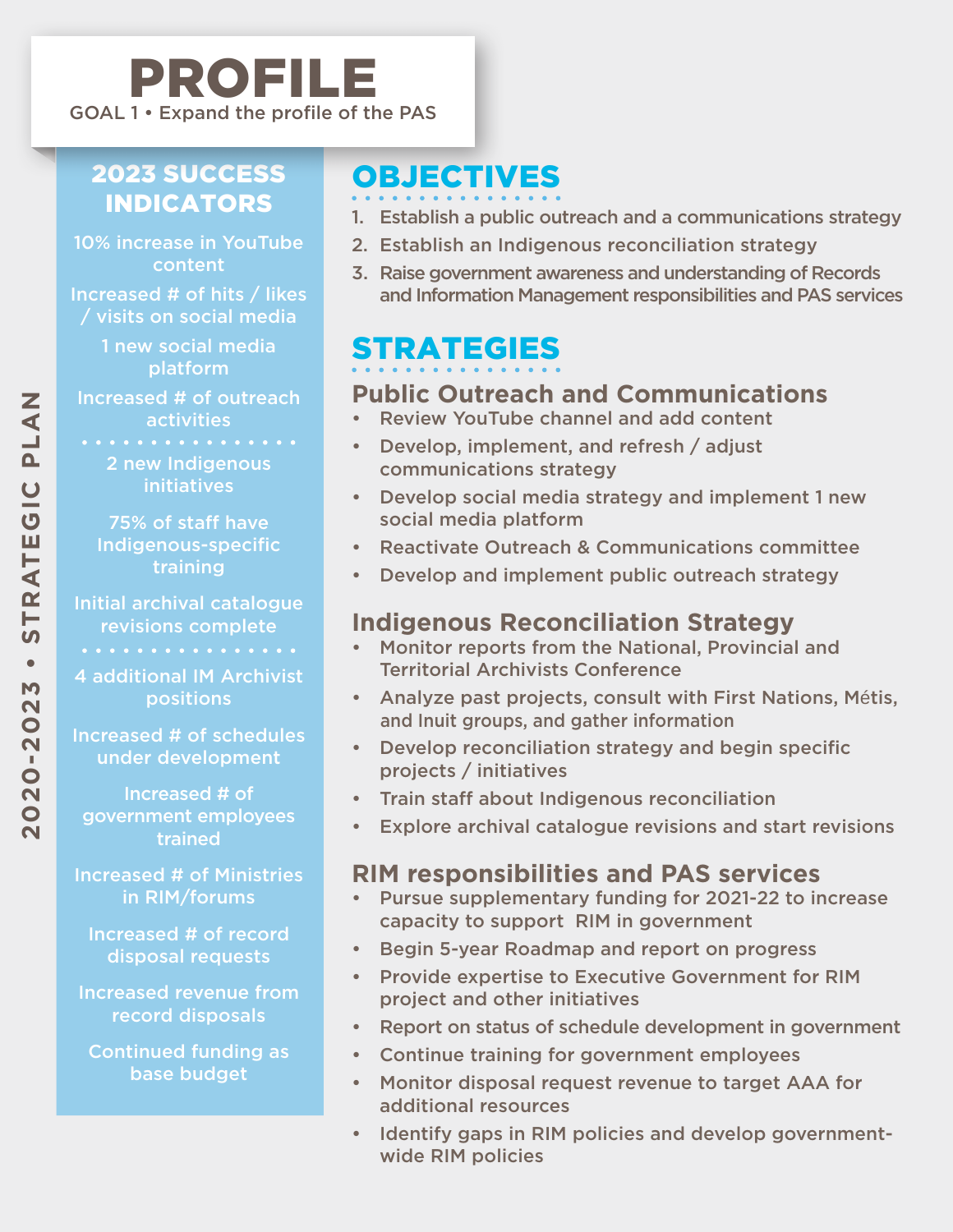### OBJECTIVES

- 1. Reduce backlogs in all programs
- 2. Increase and innovate program practices and services
- 3. Develop and nurture partnerships

### STRATEGIES

#### **Backlogs in Programs and Services**

- Develop and implement preservation strategy by media type
- Eliminate acquisition backlog though transfers to new site
- Develop and implement appraisal backlog strategy
- Develop and implement processing backlog strategy
- Develop and submit business plan for summer student program
- Monitor and reassess Reference & Outreach Services (ROS) backlog
- Revise service turnaround standards in ROS

### **Program / Service Innovation**

- Develop and implement strategy to attain Trusted Digital Repository (TDR) certification
- Develop and implement internal records management strategy
- Conduct Acquisition and Permanent Collection gap analysis

#### **Partnerships**

- Work with Government House on October 2020 exhibit and identify partnership opportunities
- Identify non-traditional partnerships opportunities and pursue one partnership
- Hire bilingual (French/English) services archivist
- Conduct and evaluate French services client survey
- Target one Fransaskois outreach activity or project

### 2023 SUCCESS INDICATORS

INNOVATE

GOAL 2 •Increase capacity of and accessibility to programs and services

> Preservation strategy completed

Increased # of at-risk analog media receiving preservation treatment

Acquisition backlog eliminated

Appraisal backlog strategy completed Processing statistics Business plan created and summer student program established ROS use statistics Improved ROS service turnaround time . . . . . . . . . . # of criteria achieved toward TDR status Procedures / practices completed for internal RIM program Increased # of transfers from PAS to Permanent **Collection** Increased # of disposals Acquisition & Permanent Collection gap analysis completed 2 Government House Exhibits

1 non-traditional partnership initiative French user statistics French client satisfaction survey Increased # of French outreach activities or projects